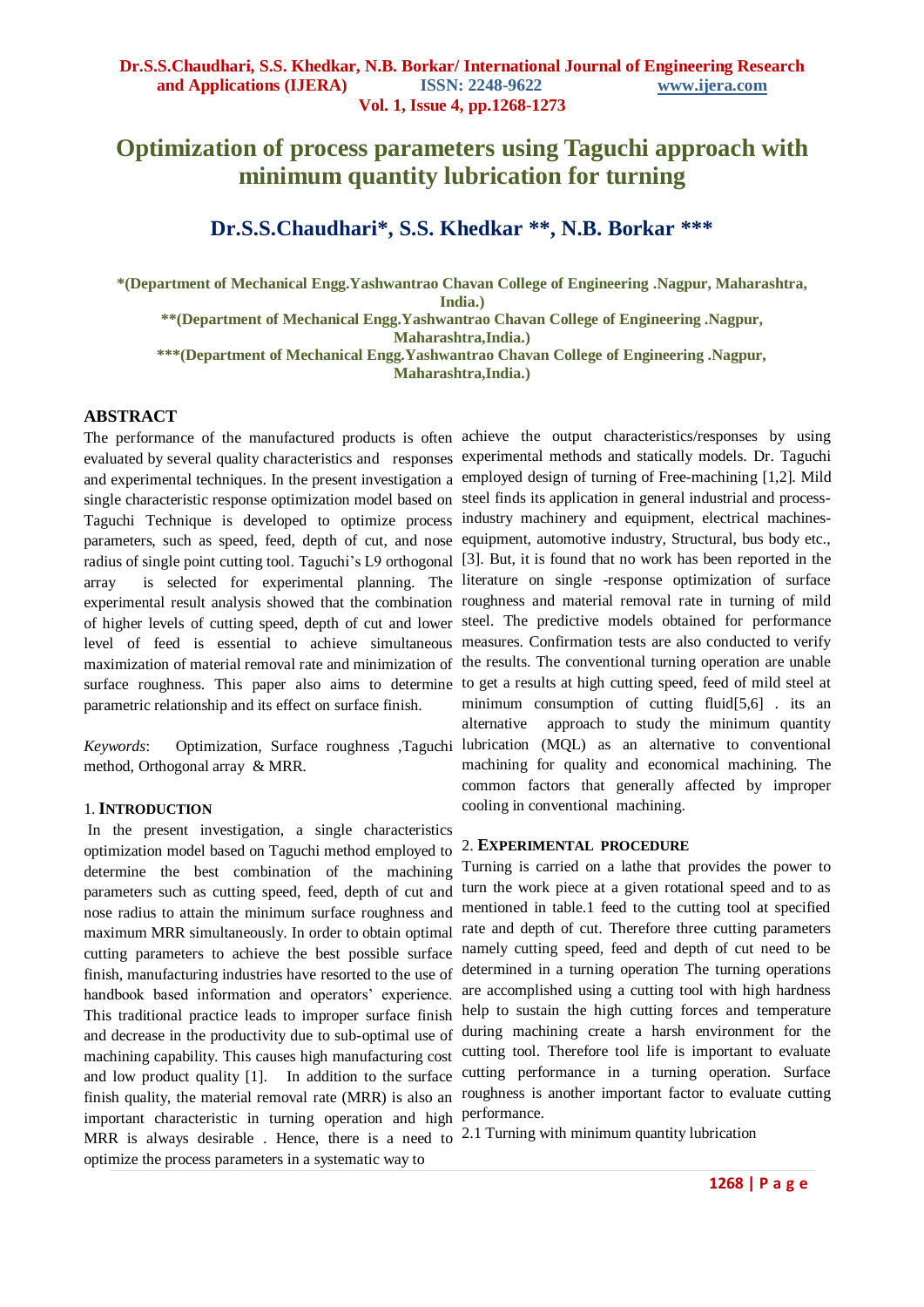The MQL needs to be supplied at high pressure and impinged at high speed through the spray painting gun on the cutting zone. Considering the conditions required for the present work and uninterrupted supply of MQL at a constant pressure of around 6 bar over a reasonably long cut, a MQL delivery system was designed, fabricated and used. The schematic view of the MQL set-up is shown in **3. TAGUCHI APPROACH** Fig 1.



Figure.1minimum quantity lubrication set up

#### 2.2Experimental condition for MQL

Basically, tool life and surface roughness correlated strongly with cutting parameters such as cutting speed,

| Machine tool:             | 3hp Lathe                                                    |
|---------------------------|--------------------------------------------------------------|
| Work-piece:               | Mild Steel                                                   |
|                           | $(size: \emptyset20mm \times 80mm)$                          |
| Cutting tool              | HSS, Miranda, S-400                                          |
| Working tool<br>geometry  | $8^0$ , $8^0$ , $6^0$ , $6^0$ , $12^0$ , $15^0$ , $0.8$ (mm) |
| Cutting velocity,<br>(Vc) | 35,45, and 54 m/min                                          |
| Feed rate, So:            | $0.034, 0.058$ and $0.80$ mm/rev                             |
| Depth of cut, t:          | $0.18, 0.25$ and $0.32$ mm                                   |
| MQL supply:               | Air: 6 bar, Lubricant: 160 ml/h                              |
| Environment:              | Minimum (vegetable oil)Quantity                              |
|                           | lubrication (MQL)                                            |

parameters and tool can produce longer tool life and lower surface roughness. Hence, design of experiments by Taguchi method on cutting parameters was adopted to study the surface roughness, chip formation and tool wear.

Table1. : Experimental conditions

The philosophy of Taguchi is widely used. He suggested that engineering optimization of a process or product should be carried out in a three-step approach, i.e., system design, parameter design, and tolerance design. In system design, the engineer applies scientific and engineering knowledge to produce a basic functional prototype design, this design including the product design stage and the process design stage. In the product design stage, the selection of materials, components, tentative product parameter values, etc., are involved.[7] As to the process design stage, the analysis of processing sequences, the selections of production equipment, tentative process parameter values, etc., are involved. Since system design is an initial functional design, it may be far from optimum in terms of quality and cost.

3.1 Taguchi methods for design of experiments

feed rate, and depth of cut. Proper selection of cutting simple, effective and systematic approach for the Taguchi methods of experimental design provide a optimization of experimental designs for performance quality and for expected economic production. This method is a unique and powerful statistical experimental design technique, which greatly improves the engineering productivity. For present study, identifying the product parameter values under the optimal process parameter values and the objective of the parameter design is to optimize the settings of the process parameter values for improving performance characteristics . the optimal process parameter values obtained from the parameter design are not responding to the variation of environmental conditions ,vibration etc. Therefore, the parameter design is the key step in the Taguchi method to achieving high quality without increasing cost. Nature and the economic consequences of quality engineering in the world of manufacturing.

#### 3.2 Orthogonal arrays

 Taguchi suggested, the use of the loss function to measure the performance characteristic deviating from the desired value, further transformed into a signal-to-noise ratio. there are three types of the performance characteristic in the analysis of the signal-to-noise ratio, i.e. the lower-the-better, the higher-the-better, and the nominal- the-better [1,6]. The S/N ratio for each level of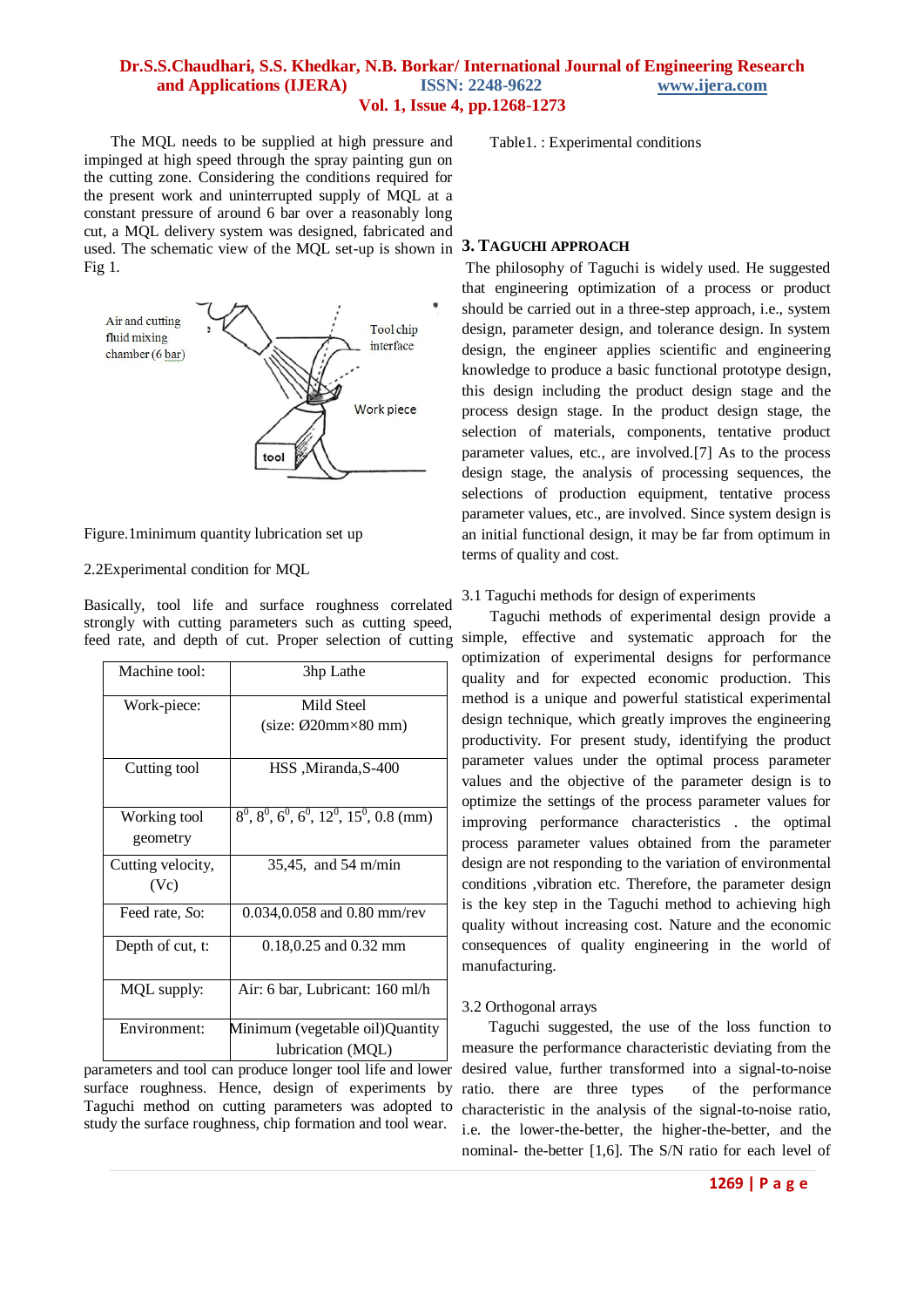process parameters is computed based on the S/N analysis. and the depth of cut in the range 0.2-0.4 mm .Three levels, Regardless of the category of the performance having equal spacing, within the operating range of the characteristic, the larger S/N ratio corresponds to the better machine were selected for each of the factors as shown in performance characteristic [6,10].Hence, the optimal level Table 2. By selecting three levels the curvature or the nonof the process parameters is the level with the highest S/N linearity effects could be studied. ratio. Furthermore, a statistical analysis of variance (ANOVA) is performed to see which process parameters are statistically significant. the optimal combination of the process parameters can be predicted. Finally, a confirmation experiment is conducted to verify the optimal process parameters obtained from the parameter design. In this paper, the cutting parameter design by the Taguchi method is adopted to obtain optimal machining performance in turning.

category-3 :  $S/N_s = -10 \log (1/n {\sum_{t=}^{n} y_i^2})$ ) (1) Where,  $S/N_s$  –signal to noise ratio,  $y^2$  = Variance of y,

 $n =$  Number of observation  $ly =$ Observed data

the objective of  $S/N_T$  is to reduce variability around a specific target ,the goal of present work is to produce minimum surface roughness (Ra) and tool wear  $(V_B)$  in a turning operation. Smaller Ra and  $V_B$  values represent better or improved surface roughness and tool wear. Therefore, a smaller-the-better quality characteristic was implemented and introduced in this experiment. The use of the parameter design of the Taguchi method to optimize a process with multiple performance characteristics includes the following steps.

- Objective identification of an experiment
- The performance measures and its measurement systems identification.
- The characteristic of performance, their levels,
- Possible interactions identification

 Selection of OA and its allotment to the factors at their levels of the OA .

Testing for the trials in the orthogonal array.

 Analysis of the experimental data using the signal-tonoise ratio

 verification of the optimal design parameters through confirmation experiment.

#### 3.3 Selection of the factors and their levels

The cutting experiments were carried out on a 3hp Lathe by HSS cutting tool for the machining of Mild steel bars. The operating conditions such as speed, feed, and depth of cut and mode of machining which are generally controllable in any turning situation were selected as The first column of the Table 4 was assigned to the factors for study as per manufacturing data book as shown parameters was defined by varying the cutting speed in the

| Factor                  | Code          | Level | Level | Level |
|-------------------------|---------------|-------|-------|-------|
|                         |               |       |       |       |
|                         |               |       |       |       |
| Lutting Speed $(m/min)$ | A             | 35    | 45    | 54    |
| Feed (mm/rev)           | В             | 0.034 | 0.58  | 0.80  |
| Depth of Cut (mm)       | $\mathcal{C}$ | 0.18  | 0.25  | 0.32  |

Table 2. Process Parameter and their levels

#### 3.4. Selection of OA and Assignment of factors

For the present study, Cutting speed, feed rate and depth of cut were selected as the machining parameters to analyze their effect on surface roughness, chip formation and tool wear as well. A total of 27 experiments based on Taguchi's L9 orthogonal array were carried out with different combinations of the levels of the input parameters. Experimental planning was prepared by using cutting parameters and test conditions that were advised for a couple of tool work piece by tool manufacturer and the information available in the literature. For the experiment having three factors at three levels the associated degree of freedom is 9. So the selected OA should have a minimum of nine rows (representing nine trials). The L9 OA which meets this requirement was selected. The layout of L9 OA with the factor level assignment from a table .3 shown below.

| h  |                         | Number of parameters |     |     |     |     |  |  |  |  |
|----|-------------------------|----------------------|-----|-----|-----|-----|--|--|--|--|
|    | No.                     |                      |     |     |     |     |  |  |  |  |
|    | f levels $\overline{2}$ |                      |     | -8  | ∟8  |     |  |  |  |  |
|    |                         | 9.                   | ΙQ  | Ĺ9  | 18۔ | L18 |  |  |  |  |
| hp |                         |                      | -16 | -16 |     |     |  |  |  |  |

#### Table 3. Standard L9 OA levels

in table. 2.Therefore the initial cutting parameters were as third one to the Feed rate (S) and the Fourth one were follows: cutting speed 45 m/min; feed rate 0.054mm/rev; assigned to the Depth of cut(D). It means a total 9 and depth of cut 0.2 mm. The feasible space for the cutting experimental number must be conducted using the range 35-54 m/min, the feed rate in the range 0.034-0.80, S; feed, F and depth of cut, D) for each environmental Number of trial, the second to the Cutting speed (V), the combination of levels for each independent factor (speed,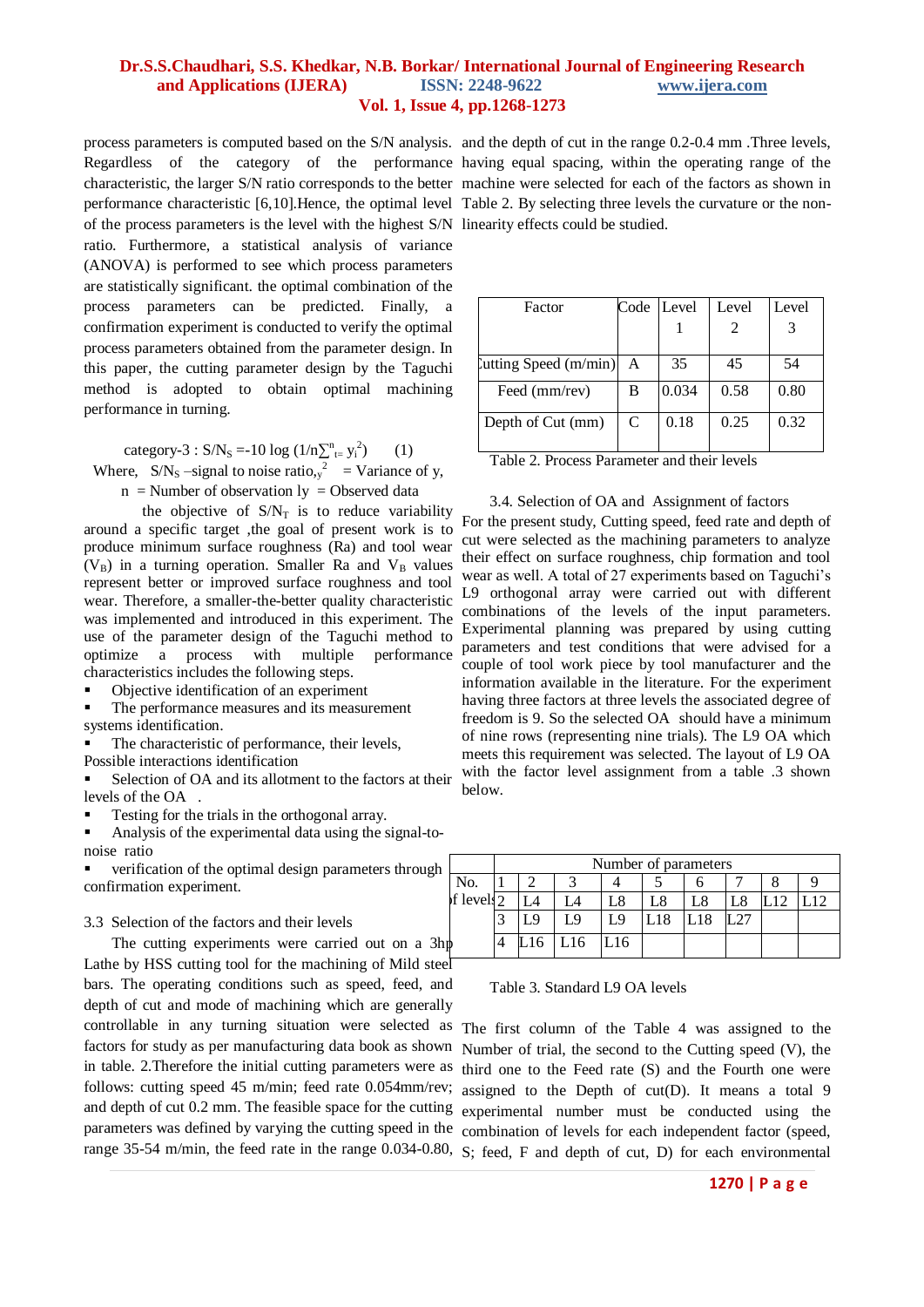condition i.e. MQL with vegetable oil. It means that total 36 experimental numbers must be conducted using the combination of levels for each independent factor.

| 3 |  | 3 | 3.9  | 0.17 |
|---|--|---|------|------|
|   |  |   | 2.23 | 0.31 |
| 5 |  |   | 3.7  | 0.36 |
| 6 |  | 2 | 3.2  | 0.31 |
|   |  | 2 | 1.0  | 0.57 |
| 8 |  |   | 2.3  | 0.67 |
| 9 |  |   | 4.1  | 0.58 |

| Table 5. Surface roughness and Tool wear $V_B$ in MQL |  |  |
|-------------------------------------------------------|--|--|
| condition                                             |  |  |

#### 4**. RESULT AND DISCUSSION**

Taguchi uses the S/N ratio to measure the quality characteristic deviating from the desired value The transformation of the repetition data in a trial into a consolidated single value called the S/N ratio. the term S represents the mean value for the output characteristic while the N represents the undesirable value for the output characteristic. So the S/N ratio represents the amount of variation present in the quality characteristic. With the S/N and ANOVA analyses, the optimal combination of the process parameters can be predicted. Finally, a confirmation experiment is conducted to verify the optimal process parameters obtained from the parameter design. In this paper, the cutting parameter design by the Taguchi method is adopted to obtain optimal machining performance in turning. tool life and the corresponding S/N ratio for both under different environment condition using  $Eq<sup>n</sup>$ .1 Since the experimental design is orthogonal, it is then possible to separate out the effect of each cutting parameter at different levels. For example, the mean S/N ratio for the cutting speed at levels 1, 2 and 3 can be calculated by averaging the S/N ratios for the experiments.

4.1 Experimental Results of Surface Roughness and Tool Wear  $V_B$  in MQL Condition

 The relative importance amongst the cutting parameters for tool life still needs to be known so that optimal combinations of the cutting parameter levels can be determined more accurately in minimum quantity lubrication. the results of MQL condition experimentation will show the corrective ranges of surface roughness , tool wear at different levels of machining parameter levels in table.5

|  |         | I. Nutting Speeded rate (mnept of cu Surface |      |                | pol wear  |
|--|---------|----------------------------------------------|------|----------------|-----------|
|  | (m/min) | $r$ ev                                       | (mm) | oughness $R_a$ | $\rm V_R$ |
|  |         |                                              |      | mm             | Mm        |
|  |         |                                              |      | 1.65           | 0.18      |
|  |         |                                              |      |                |           |

4.2 Experimental results for surface roughness, tool wear and S/N ratio in MQL condition

The mean S/N ratio for each level of the other cutting parameters can be computed in the similar manner. The mean S/N ratio for each level of the cutting parameters is summarized and called the S/N response table for surface roughness and tool life. In addition, the total mean S/N ratio for the nine experiments for surface roughness, tool wear is also calculated ,listed in Table.6 The greater S/N ratio corresponds to the smaller variance of the output characteristic around the desired value.

| Sr.No.         |                |                |                |
|----------------|----------------|----------------|----------------|
|                | A              | B              | $\mathbf C$    |
| 1              |                |                |                |
| $\overline{2}$ | 1              | $\overline{2}$ | $\overline{2}$ |
| 3              |                | 3              | 3              |
| 4              | $\overline{2}$ |                | 3              |
| 5              | $\overline{2}$ | $\overline{2}$ |                |
| 6              | $\overline{2}$ | 3              | $\overline{2}$ |
|                | 3              |                | $\overline{2}$ |
| 8              | 3              | $\overline{2}$ | 3              |
| 9              | $\mathbf{3}$   | $\mathcal{R}$  |                |

Table 6. surface roughness, tool wear and S/N ratio

4.2.1 Average of mean S/N response for surface roughness in MQL condition

The Average mean S/N ratio for the nine experiments for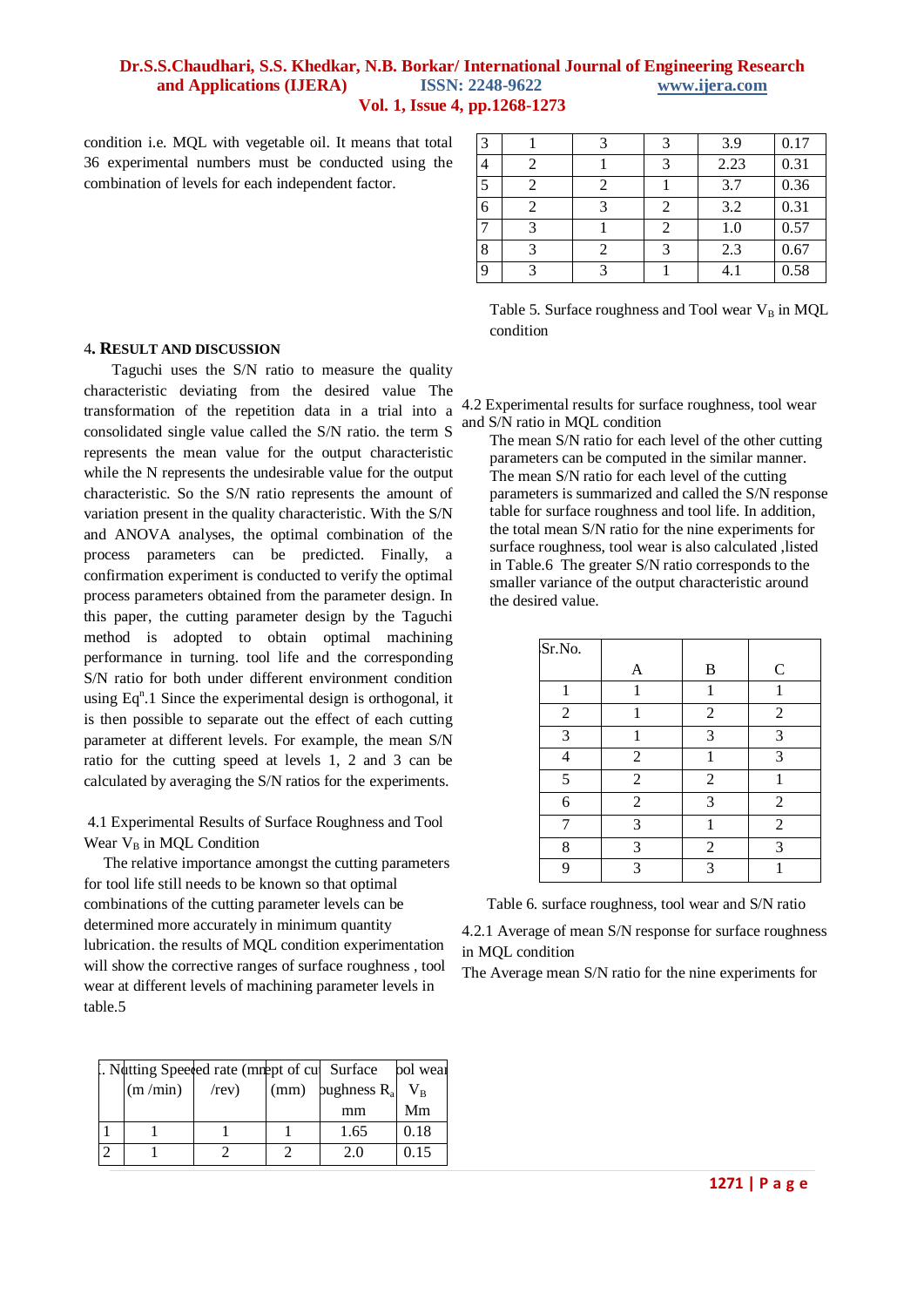|                |                |                |                | Surface       | Flank    | $S/N$ ratio | S/N ratio |
|----------------|----------------|----------------|----------------|---------------|----------|-------------|-----------|
| Trail          | A              | B              | C              | oughness      | Wear     | For surface | for tool  |
| no.            |                |                |                | $R_a - \mu m$ | $V_B$ mm | Roughness   | wear      |
| 1              | 1              | $\mathbf{1}$   | 1              | 1.65          | 0.18     | $-5.30$     | 12.25     |
| $\overline{2}$ | 1              | $\overline{2}$ | 2              | 2.0           | 0.15     | $-6.38$     | 13.79     |
| 3              | 1              | 3              | 3              | 3.9           | 0.17     | $-10.85$    | 9.17      |
| $\overline{4}$ | $\overline{2}$ | $\overline{2}$ | 3              | 2.23          | 0.31     | $-7.64$     | 6.85      |
| 5              | 2              | 3              | 1              | 3.7           | 0.36     | $-10.16$    | 8.15      |
| 6              | $\overline{2}$ | $\mathbf{1}$   | $\overline{2}$ | 3.2           | 0.31     | $-9.88$     | 7.67      |
| 7              | 3              | 3              | $\overline{2}$ | 1.0           | 0.57     | 0.87        | 3.81      |
| 8              | 3              | $\mathbf{1}$   | 3              | 2.3           | 0.67     | $-6.54$     | 3.54      |
| 9              | 3              | 2              | 1              | 4.1           | 0.58     | $-12.22$    | 3.82      |

Table.7 for surface roughness and tool wear. The greater Table 7. S/N response table for surface roughness

S/N ratio corresponds to the smaller variance of the output characteristic around the desired value. 1 Since the experimental design is orthogonal, it is then possible to separate out the effect of each cutting parameter at different levels. the mean S/N ratio for the cutting speed at ratios for the experiments. levels 1, 2 and 3 can be calculated by averaging the S/N ratios for the experiments.

| Symbol | Cutting          | Mean $S/N$ ratio (dB) |         |                            |      |  |  |
|--------|------------------|-----------------------|---------|----------------------------|------|--|--|
|        | Parameter        | evel 1                |         | $Level 2 Level 3   ax-Mii$ |      |  |  |
| A      | Cutting<br>speed | $-7.30$               | $-9.11$ | $-5.76$                    | 3.35 |  |  |
| B      | Feed rate        | $-3.32$               | $-7.72$ | $-11.13$                   | 7.8  |  |  |
| C      | Depth of<br>cut  | $-9.14$               | $-4.51$ | $-8.43$                    | 3.41 |  |  |

Total mean S/N ratio = -7.36 db

 The mean S/N ratio for the cutting speed at levels 1, 2 and 3 can be calculated by averaging the S/N ratios for the experiments and in Fig. 2 shows the S/N response graph for surface roughness and tool wear.





4.2.2 Average of mean S/N response for tool wear in MQL condition

surface roughness, tool wear is also calculated ,listed in The Average mean S/N ratio for the nine experiments for tool wear is also calculated ,listed in Table.8.The greater S/N ratio corresponds to the smaller variance of the output characteristic around the desired value. 1 Since the experimental design is orthogonal, it is then possible to separate out the effect of each cutting parameter at different levels. the mean S/N ratio for the cutting speed at levels 1, 2 and 3 can be calculated by averaging the S/N

|   | mbo Cutting                                                                              | Mean $S/N$ ratio (dB) |  |  |      |  |
|---|------------------------------------------------------------------------------------------|-----------------------|--|--|------|--|
|   | Parameter evel 1 evel 2 evel 3 ax-Min                                                    |                       |  |  |      |  |
| A | tting speed 2.17 5.85   1.52                                                             |                       |  |  | 8.65 |  |
| B | Feed rate $\begin{array}{ c c c c c c } \hline 7.43 & 7.48 & 6.75 \\ \hline \end{array}$ |                       |  |  | 0.71 |  |
| C | epth of cut <sub>7.43</sub> 8.02 6.32                                                    |                       |  |  | 0.9  |  |

Table 8. S/N response table for tool wear

The total mean  $S/N$  ratio = 7.25 dB

The mean S/N ratio for the cutting speed at levels 1, 2 and 3 can be calculated by averaging the S/N ratios for the experiments and in Fig. 3 shows the S/N response graph for tool wear.